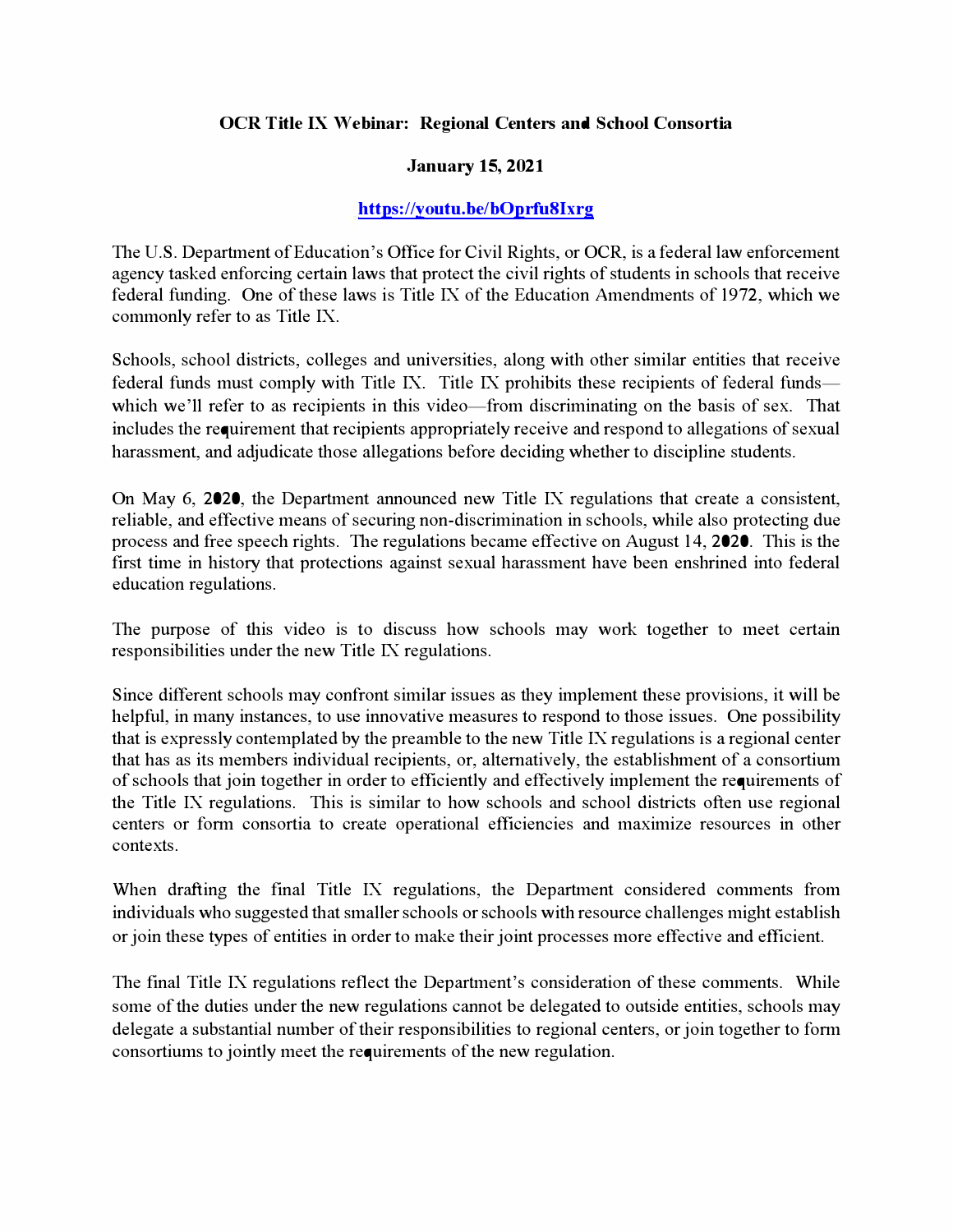In this video, we'll look at a few requirements as stated in the Title IX regulations, and possible ways that regional centers and consortia can help schools meet these requirements.

First, let's address how schools can meet their duties to communicate about their Title IX Coordinator and non-discrimination policy under the new Title IX regulations.

Under the regulations, recipients must disseminate their non-discrimination policy to certain members of their school community, but the Title IX regulations do not prevent this from occurring through a joint communication that is issued by a consortium. A consortium of recipients, for example, may work together to jointly host and manage a Title IX webpage, which contains a nondiscrimination policy that meets the requirements of the regulation. Separately, the regulations permit each school within a consortium to jointly employ a Title IX Coordinator, and to publish written grievance procedures that satisfy the new Title IX regulation, such as by way of hosting these grievance procedures on their shared website. And, while each member school would have a responsibility to ensure that they are fully implementing the adopted policies and procedures, both the consortium and the individual member schools would be responsible for ensuring compliance with Title IX.

Next, let's talk about how under the new Title IX regulations, recipients are responsible for responding properly to allegations of sexual harassment, and for following a proper grievance process when it receives a formal complaint of sexual harassment. As part of the grievance process, the parties to a formal complaint are entitled to written notices, relevant evidence, and other rights as the process moves forward. Once a decision-maker has issued a written determination regarding the formal complaint, and any appeal has occurred, the school must remedy the sexual harassment, and may discipline a responsible party, as appropriate. These are just some of the features of the new Title IX regulations.

Under the new Title IX regulations, it is permissible for a recipient to delegate many of the functions required by the Title IX regulations to an outside entity or a Regional Center, or for recipients to join together to form a consortium of schools to meet these requirements. Of course, each recipient continues to bear responsibility for ensuring compliance with civil rights laws, even when certain tasks are delegated to an outside entity.

Of course, the Title IX regulations require that the parties to a formal complaint of sexual harassment are provided with certain notices, evidence, and documents prior to an adjudication on the substantive allegation of sexual harassment. In order to meet these requirements, a recipient could utilize an entity such as a regional center to provide these types of materials to the parties on behalf of the recipient, again recognizing that the recipient must ensure compliance with Title IX.

The new regulations also ensure that, at the postsecondary level, a live hearing must generally occur as part of the adjudication process. While a live hearing is not required at the elementary and secondary level, some schools may choose to opt into this process. The new Title IX regulations permit recipients to delegate administration of the hearing processes required or